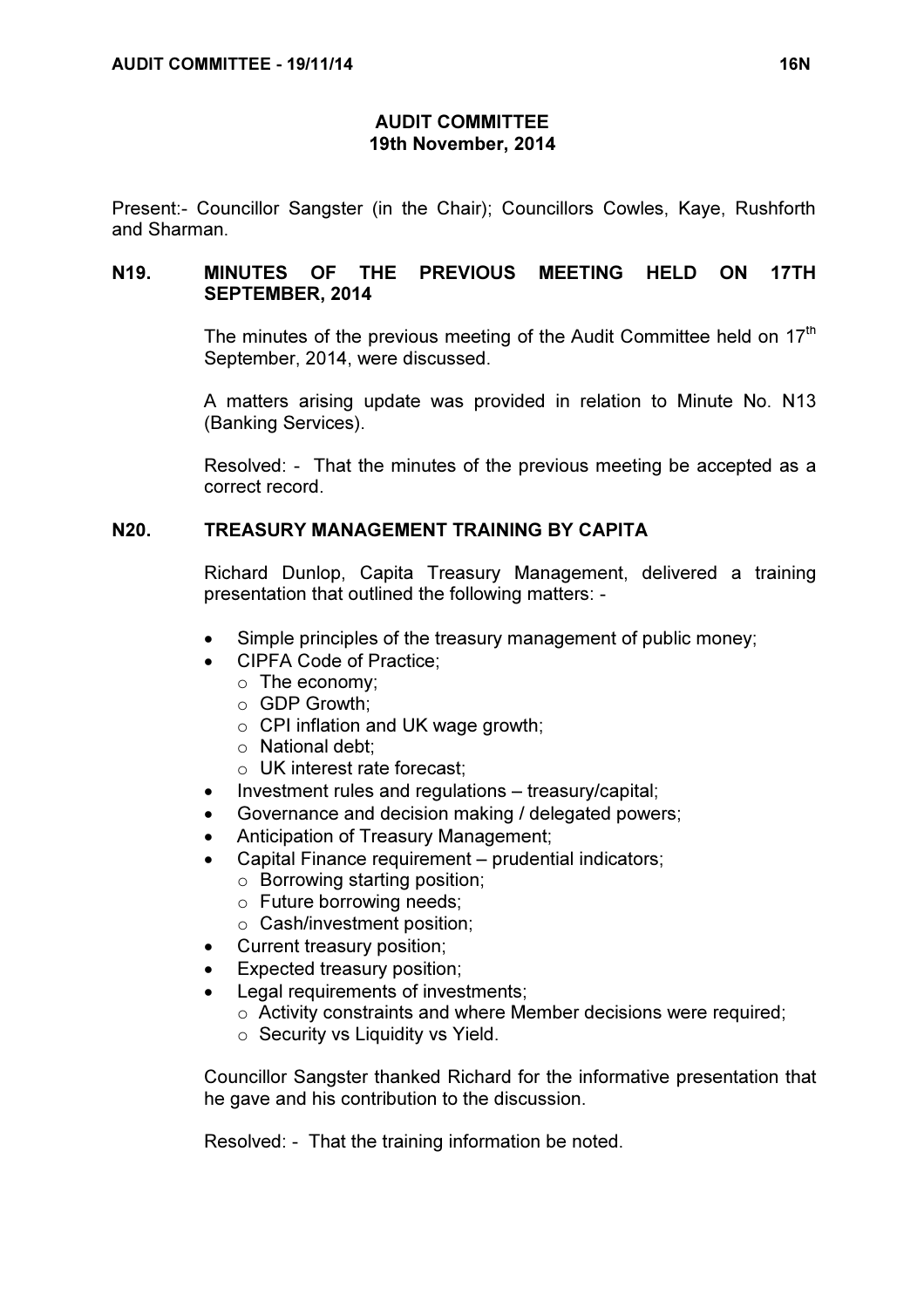### N21. MID YEAR TREASURY MANAGEMENT AND PRUDENTIAL INDICATORS MONITORING REPORT 2014/15

 Consideration was given to the report presented by the Chief Accountant (Financial Services, Resources Directorate) that outlined a mid-year treasury review, in addition to the forward looking annual treasury strategy and a backward looking annual treasury report.

The report showed that the Council was currently under-borrowed. The delay in borrowing reduces the cost of carrying the borrowed monies when yields on investments are low relative to borrowing rates. A 'call' account with the top-rated bank Handlesbanken had been opened. This bank met the Council's highest investment criteria and any deposits in the short-term would be limited to a maximum period of one-month and a maximum amount of £1m.

The Council was on target to meet Capital finance responsibilities.

The Chief Accountant would present this report to the Cabinet and full Council.

Resolved: - (1) That the report on the treasury activity be noted.

(2) That the report be referred to Cabinet to consider recommending that Council approve the changes to the 2014/2015 prudential indicators.

# N22. EXTERNAL AUDITOR'S INTERIM ANNUAL AUDIT LETTER 2013/14

 Consideration was given to the External Auditor's Interim Annual Audit Letter relating to 2013/2014. The letter gave a view on the Audit of 2013/2014 accounts, a Value For money Conclusion 2013/14 and any Other Matters the external auditor was required to communicate.

Investigation was continuing into the Value for Money element as the External Auditor was required to consider the outcomes/s of inspection work commissioned following the independent inquiry into child sexual exploitation.

The main headlines from the Interim Annual Audit Letter in relation to the accounts and other audit responsibilities included: -

- The Council's financial statements were produced to a good standard without the need for audit adjustment and were given an unqualified audit opinion before the statutory deadline of 30<sup>th</sup> September. KPMG LLP complemented officers on the strong financial reporting process and in providing working papers to the expected standard and timely responses to audit queries;
- The Annual Governance Statement as amended at September's Audit Committee, was compliant with the CIPFA/SOLACE framework for delivering good governance in local government;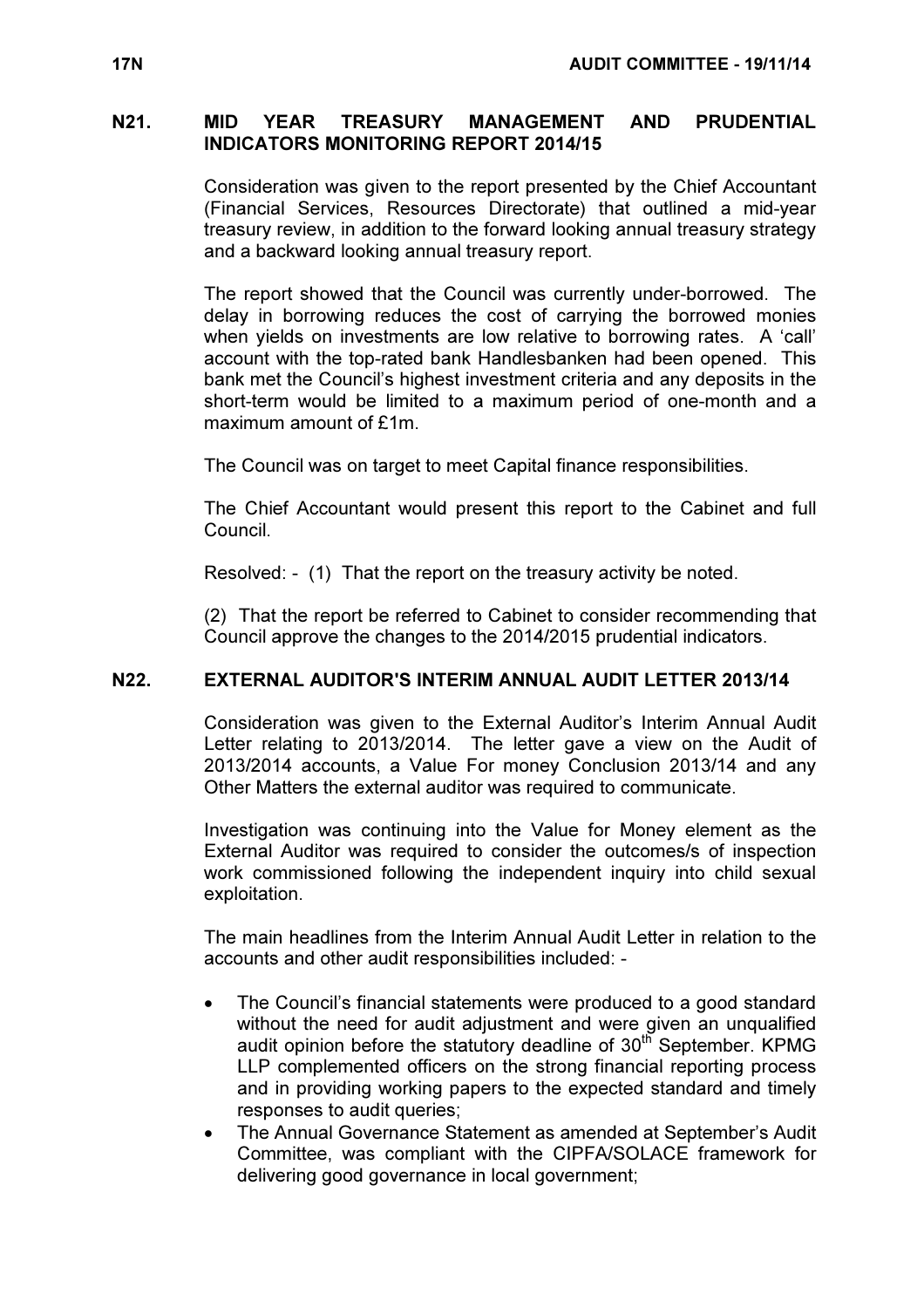- There were no high priority recommendations or other matters that needed to be brought to the attention of the Audit Committee;
- In relation to the Value for Money Conclusion, KPMG were still to reach a conclusion on whether the Council had in place proper arrangements for securing economy, efficiency and effectiveness in the use of its resources;
- KPMG were satisfied that the Council's medium term financial planning was sufficiently robust to enable it manage its financial risks and to continue to provide services effectively in the face of continuing funding reductions. However, they needed to take into consideration the scope and outcomes from the inspection work commissioned following the publication of the independent inquiry into child sexual exploitation before coming to their view.

Discussion followed and the following points were raised: -

- The annual audit fee for 2013/2014 could increase if External Audit found it necessary to carry out further work to address the additional risks arising from the Jay report and inspection outcomes to arrive at their Value for Money conclusion;
- Councillor Sharman discussed the role of Audit, and External Audit, in ensuring that the Council could meet its functions and had an appropriate financial strategy in place to meet its requirements; including consideration of the long-term impact of services that were cut. External Audit replied that it was not their role to comment on policy matters only to consider whether resources were allocated in a manner consistent with the achievement of the Council's objectives

 Resolved: - That the Interim Annual Audit Letter presented to the Council by its external auditors, KPMG LLP, be noted.

# N23. NATIONAL FRAUD INITIATIVE

 Consideration was given to the report presented by the Chief Auditor (Audit and Asset Management, Environment and Development Services Directorate) that outlined the results of the 2012/2013 exercise of the National Fraud Initiative (NFI) that Rotherham had participated in.

Overall, Rotherham's recovery rate through the NFI was lowering. This was due to: -

- The strong control environment in place that reduced the Local Authority's vulnerability to fraud;
- Further to this the Council also took part in a separate data matching exercise with regards to Council Tax and was performed externally by a company called 'Datatank'. The total debit applied to Council Tax accounts following this exercise in 2012/13 was £563k, with an overall recovery rate of 97.5%;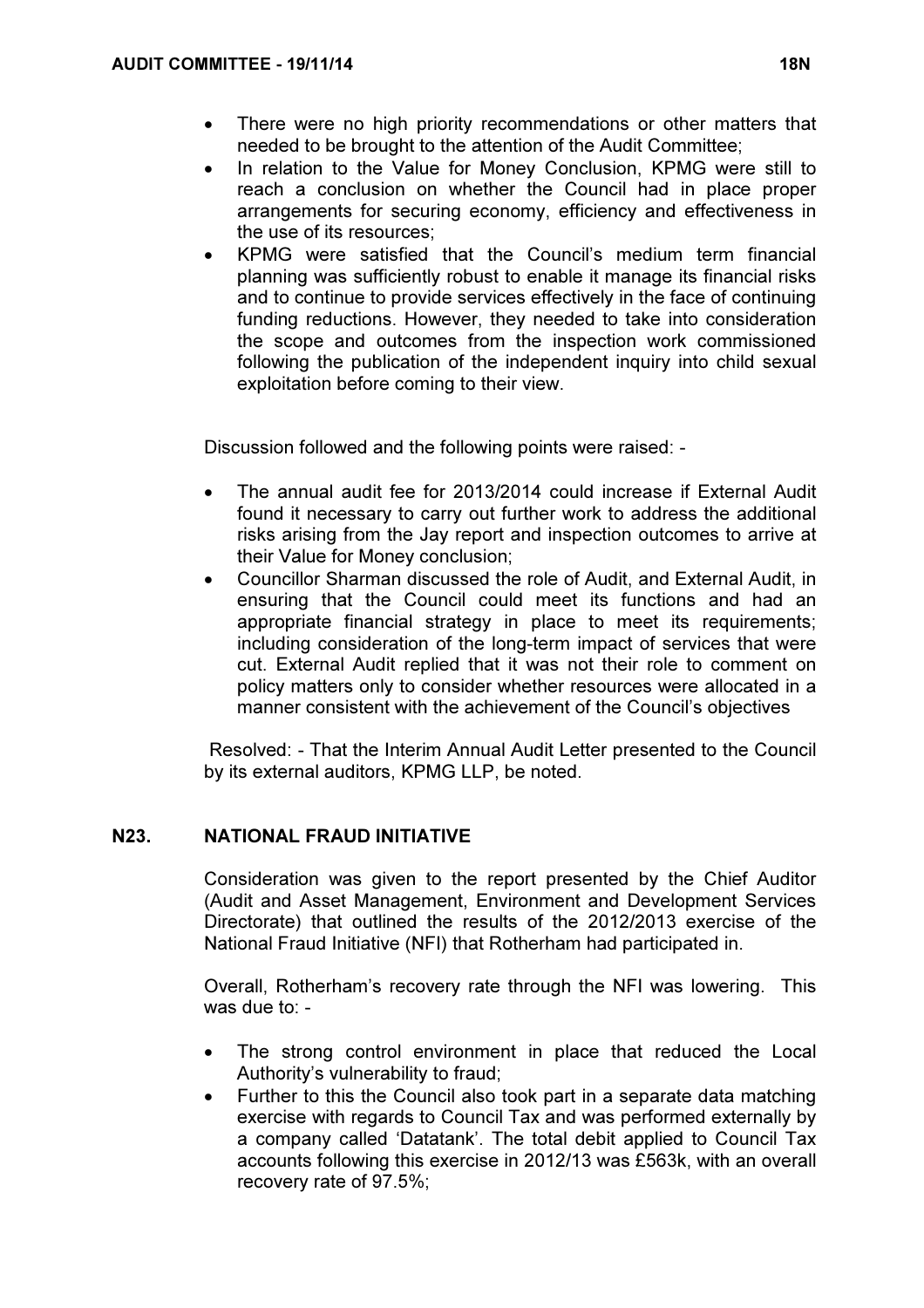- As the NFI exercise lasted for two-years, the longer the time since the fraud had taken place to when it was detected, the harder recovery of funds was;
- Rotherham had implemented a range of preventative measures over time and, as a result, lower levels of fraud were identified going forward as more robust control processes were applied to prevent fraud in the first place.

The Director for Financial Services outlined future developments planned by the Department for Work and Pensions in setting up a single fraud investigatory service in December, 2015. This would cause the Audit Commission to cease.

The Local Authority was evaluating tenders relating to a project to assess whether the Authority was maximising business rates. Discussion followed on this matter. It was noted that Rotherham was in the top quartile performance for collection of Business Rates.

Resolved: - (1) That "The National Fraud Initiative 2012/13" report be noted.

(2) That the Council's participation in NFI exercises as part of its arrangements for managing the risk of fraud be continued.

### N24. REVIEW OF PROGRESS AGAINST THE INTERNAL AUDIT PLAN FOR THE SIX MONTHS ENDING 30TH SEPTEMBER 2014

 The report presented by the Chief Auditor that outlined progress against the Internal Audit Plan for the six-months ending  $30<sup>th</sup>$  September, 2014, was noted.

Progress against the Audit Plan remained slightly below target at the end of September, 2014, due to a reduced headcount in the Service and the extended scope on some pieces of work. Additionally, following the publication of the Jay Report in August, the Service had examined the issues highlighted by it, including carrying out a specific piece of work looking at the Council's Home to School Transport contracts and assertions relating to the removal of files from the Risky Business project.

Appendix A showed the audit reports that had been issued during the first six- months of the financial year. Audit findings in most areas indicated that satisfactory control arrangements were in place and testing confirmed that these controls were operating effectively during the period under review. Audit reports demonstrated opportunities to strengthen arrangements in some areas.

To September, 2014, Internal Audit work identified three areas that necessitated an 'inadequate' opinion: -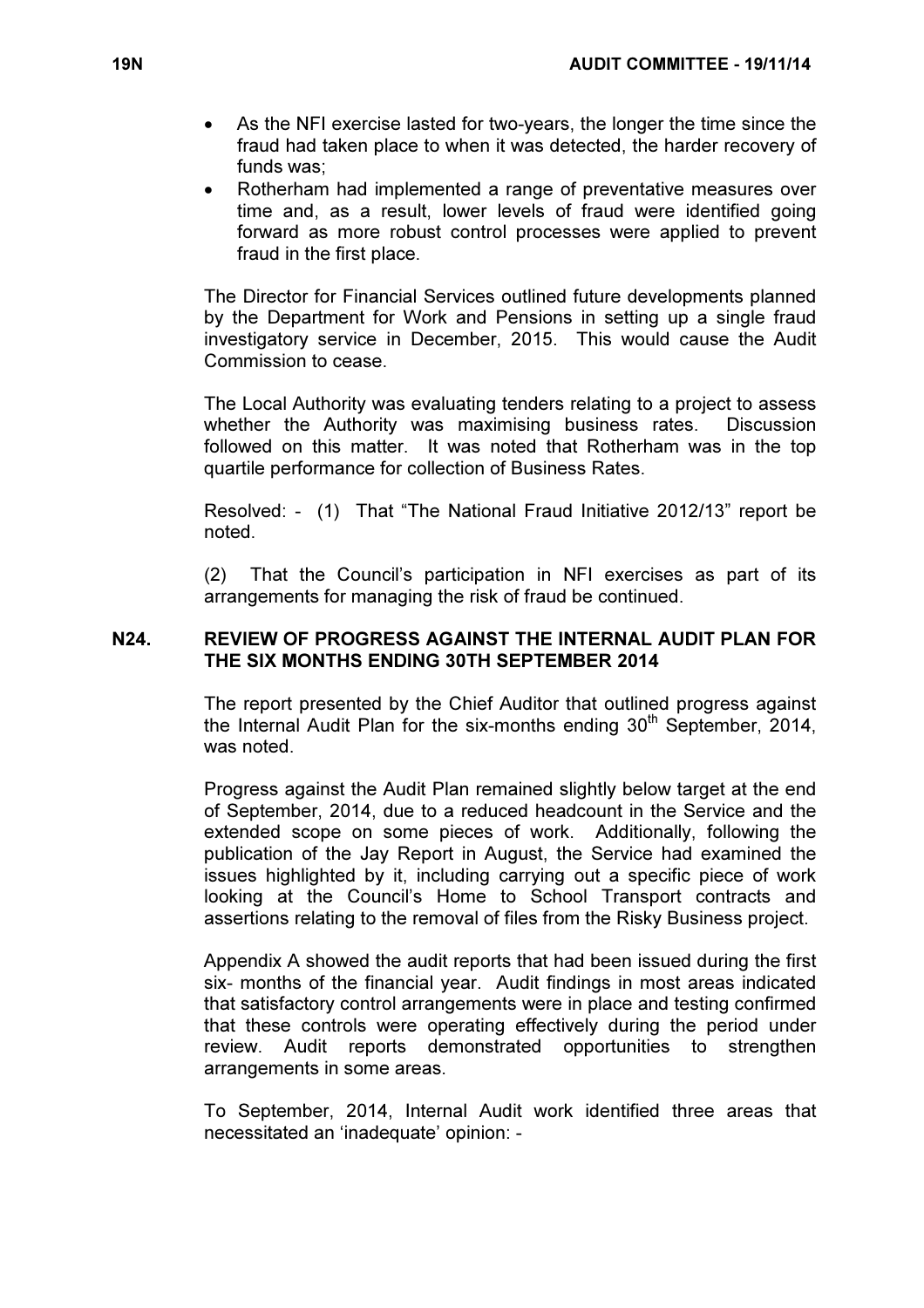- CYPS: Contract for School Improvement Activity;
- EDS: Highways Final Accounts Arrangements;
- EDS: Blue Badge Scheme.

Discussion followed and Councillor Kaye asked about the implementation of the recommendations in relation to Rotherham's Blue Badge Scheme. Certain recommendations had not been implemented. The Chief Auditor explained that the recommendation had arisen out of auditing the process applicants followed to be awarded a blue badge. The Audit Committee requested that the Service Director be called to a future meeting to account for the implementation of recommendations.

Resolved: - (1) That the report be received and the performance of the Internal Audit Service during the period be noted.

(2) That the key issues arising from the work done in the period be noted.

(3) That the Service Director for the Blue Badge Scheme be called to a future meeting of the Audit Committee to account for the implementation of recommendations.

# N25. RISKS AND ISSUES ARISING FROM THE JAY REPORT INTO CHILD SEXUAL EXPLOITATION IN ROTHERHAM 1997 - 2013

 Consideration was given to the report presented by the Chief Auditor that outlined the background and provided an update arising from the Jay Report into Child Sexual Exploitation.

The report outlined the Audit Committee's responsibilities to receive regular updates on progress against the fifteen inspection recommendations. This would enable the Committee to fulfil its terms of reference with regard to the Council's response to the risks and issues raised. It would also enable the Committee to ask for further information in any particular areas, particularly where progress might not be as required.

Different layers of the organisation were looking at the recommendations and response to the Jay Report by both Officers and the Executive.

The Audit Committee would receive twice yearly updates on the progress against inspection recommendations and the management of risk. Specific issues requiring more immediate attention would be presented as they arose.

Internal Audit would focus on a range of issues highlighted in the Jay Report: -

- Taxi licensing arrangements;
- Home to school transport;
- Data protection and security;